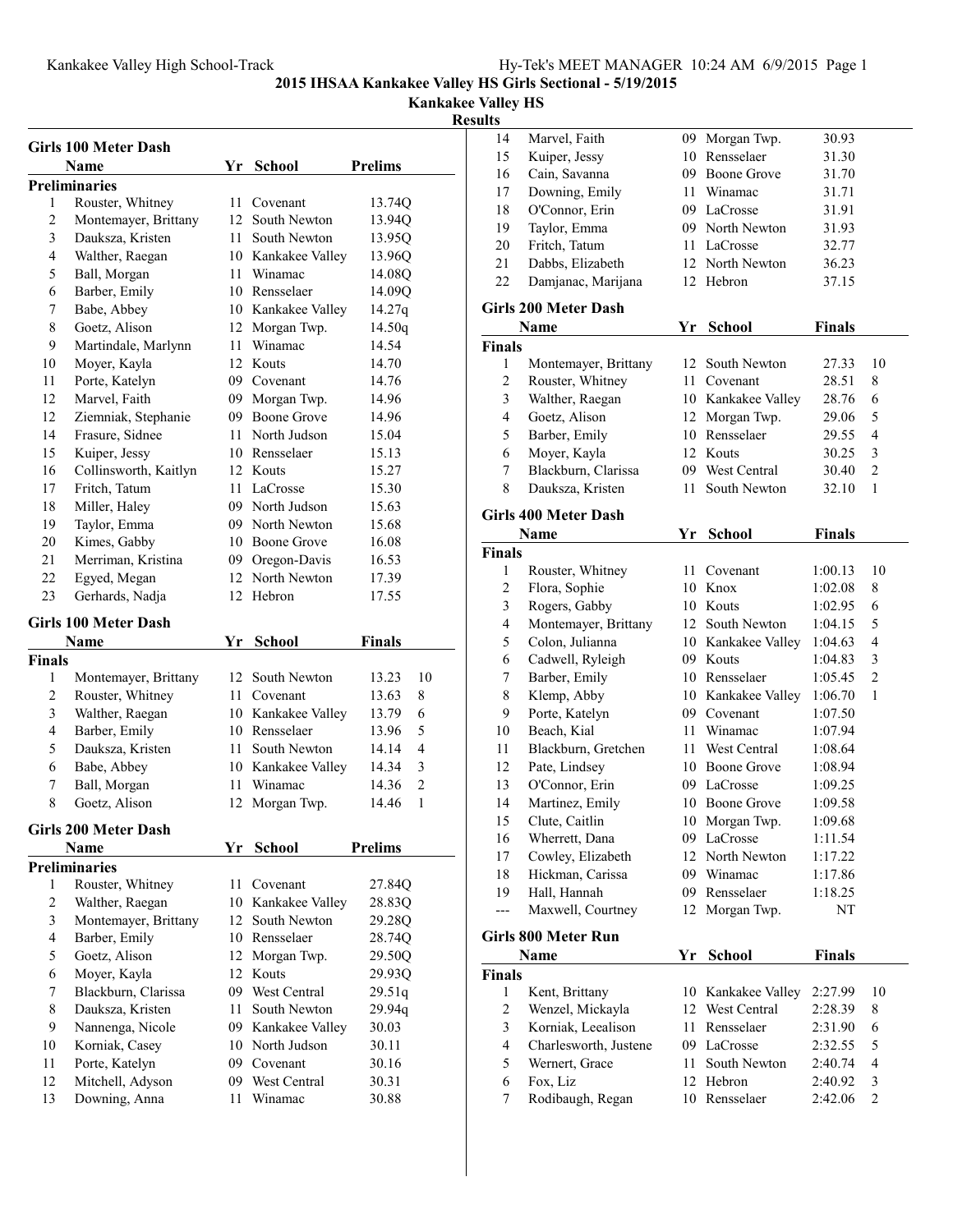**Kankakee Valley HS**

# **Results**

| Finals  (Girls 800 Meter Run) |                                      |    |                                |               |              |  |  |
|-------------------------------|--------------------------------------|----|--------------------------------|---------------|--------------|--|--|
|                               | Name                                 | Yr | <b>School</b>                  | <b>Finals</b> |              |  |  |
| 8                             | Bailey, Sara                         | 11 | Winamac                        | 2:46.68       | $\mathbf{1}$ |  |  |
| 9                             | Schara, Anne marie                   |    | 09 North Newton                | 2:48.08       |              |  |  |
| 10                            | Krzyzanowski, Amanda                 | 10 | North Judson                   | 2:50.68       |              |  |  |
| 11                            | Tolkamp, Brenna                      |    | 09 Covenant                    | 2:52.05       |              |  |  |
| 12                            | Benitez, Crystal                     | 09 | Kankakee Valley                | 2:52.08       |              |  |  |
| 13                            | Coad, Hannah                         | 11 | Knox                           | 2:52.20       |              |  |  |
| 14                            | Egolf, Natalie                       | 10 | Hebron                         | 2:55.32       |              |  |  |
| 15                            | Wherrett, Dana                       | 09 | LaCrosse                       | 2:59.24       |              |  |  |
| 16                            | Frederick, Mikayla                   | 10 | Knox                           | 3:02.49       |              |  |  |
| 17                            | Satoski, Harlee                      | 10 | Kouts                          | 3:03.88       |              |  |  |
| 18                            | Kindig, Grace                        | 09 | South Newton                   | 3:04.56       |              |  |  |
| 19                            | Hoover, Emma                         |    | 09 Winamac                     | 3:06.65       |              |  |  |
| 20                            | Millen, Alyssa                       | 10 | Morgan Twp.                    | 3:11.12       |              |  |  |
| 21                            | Capodagli, Ashley                    | 09 | <b>Boone Grove</b>             | 3:12.82       |              |  |  |
| $---$                         | Haveck, Mariah                       | 10 | Morgan Twp.                    | NT            |              |  |  |
|                               | Girls 1600 Meter Run                 |    |                                |               |              |  |  |
|                               | Name                                 | Yr | <b>School</b>                  | <b>Finals</b> |              |  |  |
| Finals                        |                                      |    |                                |               |              |  |  |
| 1                             | Collins, Claire                      | 10 | Winamac                        | 5:29.13       | 10           |  |  |
| 2                             | Kent, Brittany                       |    | 10 Kankakee Valley             | 5:31.50       | 8            |  |  |
| 3                             | Charlesworth, Justene                |    | 09 LaCrosse                    | 5:33.72       | 6            |  |  |
| 4                             | Hickman, Riley                       |    | 11 Rensselaer                  | 5:35.21       | 5            |  |  |
| 5                             | Tokarz, Allison                      |    | 10 Kankakee Valley             | 5:47.05       | 4            |  |  |
| 6                             | Schatz, Payton                       | 11 | Hebron                         | 5:54.86       | 3            |  |  |
| $\mathbf{r}$                  | $II_1, \ldots, I_n$ $II_n, II_{n+1}$ |    | $10 \, M$ and $T_{\text{max}}$ | F.F.F. 70     | $\sim$       |  |  |

| 5   | Tokarz, Allison      | 10  | Kankakee Valley | 5:47.05 | $\overline{4}$ |
|-----|----------------------|-----|-----------------|---------|----------------|
| 6   | Schatz, Payton       | 11  | Hebron          | 5:54.86 | 3              |
| 7   | Haveck, Hailey       | 10  | Morgan Twp.     | 5:55.79 | $\overline{2}$ |
| 8   | Henry, Hailey        | 09  | Rensselaer      | 5:58.01 | 1              |
| 9   | Allen, Ivy           | 09. | North Newton    | 6:02.23 |                |
| 10  | Wernert, Grace       | 11  | South Newton    | 6:06.44 |                |
| 11  | Rodriguez, Star      |     | Hebron          | 6:08.42 |                |
| 12  | Krzyzanowski, Amanda |     | 10 North Judson | 6:10.99 |                |
| 13  | Kuebler, Kylie       | 12  | Kouts           | 6:11.88 |                |
| 14  | Linch, Lilly         | 11  | Winamac         | 6:18.75 |                |
| --- | Tolkamp, Brenna      | 09. | Covenant        | NT      |                |
| --- | Berdy, Rosa          | 10  | North Judson    | NT      |                |
| --- | O'Neal, KaraLynn     |     | 12 Boone Grove  | NT      |                |
| --- | Baez, Jazmin         |     | 12 South Newton | NT      |                |
| --- | Haveck, Mariah       | 10  | Morgan Twp.     | NT      |                |
|     | Weding, Kandace      |     | 10 North Newton | NT      |                |

# **Girls 3200 Meter Run**

|               | Name                  | Yr | <b>School</b>               | <b>Finals</b> |                |
|---------------|-----------------------|----|-----------------------------|---------------|----------------|
| <b>Finals</b> |                       |    |                             |               |                |
| 1             | Collins, Claire       | 10 | Winamac                     | 11:51.77      | 10             |
| 2             | Hickman, Riley        | 11 | Rensselaer                  | 12:04.95      | 8              |
| 3             | Tokarz, Allison       |    | 10 Kankakee Valley 12:31.33 |               | 6              |
| 4             | Schatz, Payton        | 11 | Hebron                      | 12:53.33      | 5              |
| 5             | Haveck, Hailey        |    | 10 Morgan Twp.              | 12:55.95      | 4              |
| 6             | Allen, Ivy            | 09 | North Newton                | 12:59.27      | 3              |
| 7             | Charlesworth, Justene | 09 | LaCrosse                    | 12:59.97      | $\overline{2}$ |
| 8             | Rodriguez, Star       |    | Hebron                      | 13:22.31      | 1              |
| 9             | Linch, Lilly          | 11 | Winamac                     | 13:29.10      |                |
| 10            | Barlow, Ariel         | 11 | West Central                | 13:49.07      |                |
| 11            | Longoria, Alexis      | 09 | Morgan Twp.                 | 13:54.71      |                |

| 12                      | Kozyra, Abigail                |      | 09 Rensselaer      | 14:06.09                |
|-------------------------|--------------------------------|------|--------------------|-------------------------|
| ---                     | Rose, Breanna                  |      | 10 Kankakee Valley | NΤ                      |
|                         | O'Neal, KaraLynn               |      | 12 Boone Grove     | NT                      |
|                         |                                |      |                    |                         |
|                         | <b>Girls 100 Meter Hurdles</b> |      |                    |                         |
|                         | Name                           | Yr   | <b>School</b>      | <b>Prelims</b>          |
|                         | <b>Preliminaries</b>           |      |                    |                         |
| 1                       | Jungels, Jenna                 | 11   | Kankakee Valley    | 15.69Q                  |
| $\overline{c}$          | Eades, Allison                 | 11   | Covenant           | 17.88Q                  |
| 3                       | Bailey, Melissa                |      | 12 Winamac         | 17.91Q                  |
| 4                       | Patrick, Shanan                |      | 12 Kankakee Valley | 17.98Q                  |
| 5                       | Rogers, Gabby                  |      | 10 Kouts           | 18.11Q                  |
| 6                       | Fox, Liz                       |      | 12 Hebron          | 18.41Q                  |
| 7                       | Korniak, Casey                 |      | 10 North Judson    | 18.31q                  |
| 8                       | Michaels, Brianna              |      | 10 North Newton    | 18.78q                  |
| 9                       | Farmer, Meagan                 |      | 09 Kouts           | 19.18                   |
| 10                      | McCormick, Allison             |      | 09 LaCrosse        | 19.54                   |
| 11                      | Clemente, Monica               |      | 11 Rensselaer      | 19.55                   |
| 12                      | Flores, Jaqueline              |      | 09 South Newton    | 19.66                   |
| 13                      | Biggs, Starla                  |      | 09 North Newton    | 19.98                   |
| 14                      | Schultz, Maddison              |      | 10 West Central    | 20.06                   |
| 15                      | Fox, Cidney                    |      | 09 Knox            | 20.83                   |
| 16                      | Fox, Haley                     |      | 09 Winamac         | 20.94                   |
| 17                      | Nugent, Kylie                  |      | 11 Rensselaer      | 21.03                   |
| 18                      | Bruder, McKenzie               | 11 - | LaCrosse           | 21.16                   |
|                         | <b>Girls 100 Meter Hurdles</b> |      |                    |                         |
|                         | Name                           |      | Yr School          | Finals                  |
| <b>Finals</b>           |                                |      |                    |                         |
| 1                       | Jungels, Jenna                 |      | 11 Kankakee Valley | 15.60<br>10             |
| $\mathbf{2}$            | Bailey, Melissa                |      | 12 Winamac         | 16.92<br>8              |
| 3                       | Patrick, Shanan                |      | 12 Kankakee Valley | 17.60<br>6              |
| $\overline{4}$          | Eades, Allison                 |      | 11 Covenant        | 17.74<br>5              |
| 5                       | Fox, Liz                       |      | 12 Hebron          | $\overline{4}$<br>17.92 |
| 6                       | Korniak, Casey                 |      | 10 North Judson    | 3<br>18.21              |
| 7                       | Rogers, Gabby                  |      | 10 Kouts           | $\overline{c}$<br>18.22 |
| 8                       | Michaels, Brianna              |      | 10 North Newton    | 18.24<br>1              |
|                         |                                |      |                    |                         |
|                         | <b>Girls 300 Meter Hurdles</b> |      |                    |                         |
|                         | Name                           |      | Yr School          | <b>Finals</b>           |
| <b>Finals</b>           |                                |      |                    |                         |
| 1                       | Jungels, Jenna                 | 11   | Kankakee Valley    | 46.09<br>10             |
| $\overline{c}$          | Bailey, Melissa                |      | 12 Winamac         | 49.88<br>8              |
| $\overline{\mathbf{3}}$ | Eades, Allison                 | 11   | Covenant           | 50.06<br>6              |
| $\overline{4}$          | Babe, Abbey                    |      | 10 Kankakee Valley | 5<br>50.40              |
| 5                       | Korniak, Casey                 |      | 10 North Judson    | $\overline{4}$<br>50.95 |
| 6                       | McCormick, Allison             |      | 09 LaCrosse        | 3<br>53.10              |
| 7                       | Rossiter, Hailee               |      | 10 North Newton    | $\overline{c}$<br>53.23 |
| 8                       | Farmer, Meagan                 |      | 09 Kouts           | 1<br>53.58              |
| 9                       | Mitchell, Adyson               |      | 09 West Central    | 54.60                   |
| 10                      | Michaels, Brianna              |      | 10 North Newton    | 54.73                   |
| 11                      | Flores, Jaqueline              | 09   | South Newton       | 55.21                   |
| 12                      | Merriman, Kristina             | 09   | Oregon-Davis       | 56.04                   |
| 13                      | Fox, Haley                     | 09 - | Winamac            | 57.82                   |
| 14                      | Hill, Allie                    | 11   | <b>Boone Grove</b> | 59.45                   |
| 15                      | Bushman, Alyssa                | 12   | West Central       | 1:00.17                 |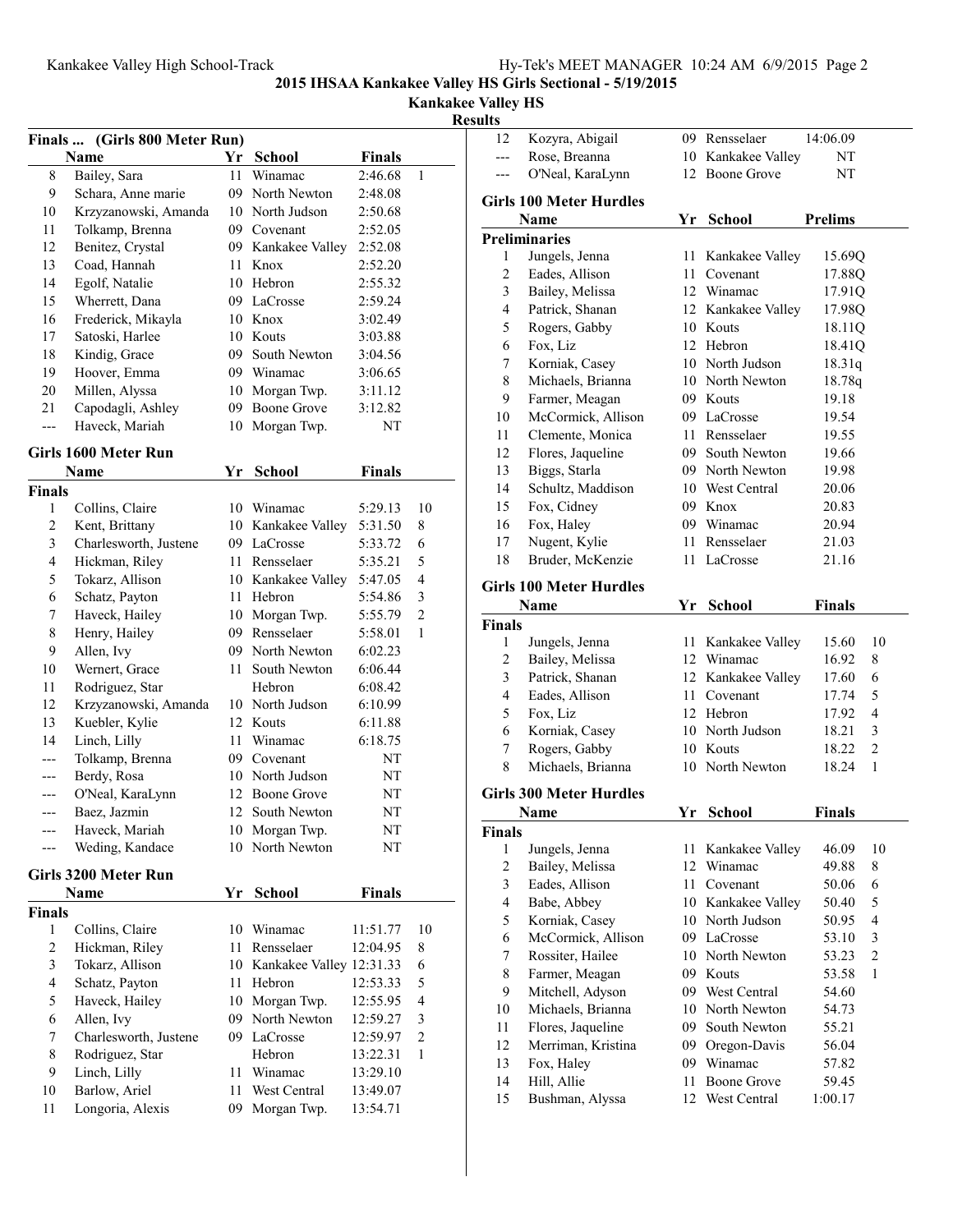**Kankakee Valley HS**

## **Results**

|               | Finals  (Girls 300 Meter Hurdles) |      |                          |                           |    |
|---------------|-----------------------------------|------|--------------------------|---------------------------|----|
|               | Name                              |      | Yr School                | Finals                    |    |
| 16            | Fox, Cidney                       | 09   | Knox                     | 1:00.99                   |    |
| 17            | Nugent, Kylie                     | 11   | Rensselaer               | 1:02.34                   |    |
| 18            | Clemente, Monica                  | 11 - | Rensselaer               | 1:05.08                   |    |
| 19            | Vargas, Abby                      |      | 09 Morgan Twp.           | 1:05.66                   |    |
| 20            | Bruder, McKenzie                  | 11   | LaCrosse                 | 1:07.43                   |    |
|               | Girls 4x100 Meter Relay           |      |                          |                           |    |
|               | Team                              |      | <b>Relay</b>             | <b>Finals</b>             |    |
| <b>Finals</b> |                                   |      |                          |                           |    |
| 1             | Knox                              |      |                          | 52.59                     | 10 |
|               | 1) McIntire, Aerielle 11          |      | 2) Flora, Sophie 10      |                           |    |
|               | 3) McIntire, Payton 09            |      | 4) McClellan, Alexis 11  |                           |    |
| 2             | Kankakee Valley                   |      |                          | 53.79                     | 8  |
|               | 1) Gouwens, Kara 12               |      | 2) Colon, Julianna 10    |                           |    |
|               | 3) Gouwens, Leah 11               |      | 4) Walther, Raegan 10    |                           |    |
| 3             | Morgan Township                   |      |                          | 55.01                     | 6  |
|               | 1) Vargas, Abby 09                |      | 2) Opperman, Sarah 11    |                           |    |
|               | 3) Maxwell, Courtney 12           |      | 4) Marvel, Faith 09      |                           |    |
| 4             | Winamac Community                 |      |                          | 55.41                     | 5  |
|               | 1) Downing, Anna 11               |      | 2) Downing, Emily 11     |                           |    |
|               | 3) Martindale, Marlynn 11         |      | 4) Ball, Morgan 11       |                           |    |
| 5             | West Central                      |      |                          | 55.42                     | 4  |
|               | 1) Mitchell, Adyson 09            |      |                          | 2) Schultz, Maddison 10   |    |
|               | 3) Blackburn, Clarissa 09         |      | 4) Barlow, Adriana 09    |                           |    |
| 6             | South Newton                      |      |                          | 55.99                     | 3  |
|               | 1) Dauksza, Kristen 11            |      | 2) Farley, Madison 09    |                           |    |
|               | 3) Flores, Jaqueline 09           |      | 4) Glassburn, Logan 11   |                           |    |
| 7             | Rensselaer Central                |      |                          | 58.14                     | 2  |
|               | 1) Clemente, Monica 11            |      | 2) Kuiper, Jessy 10      |                           |    |
|               | 3) Hall, Hannah 09                |      | 4) Nugent, Kylie 11      |                           |    |
| 8             | <b>Boone Grove</b>                |      |                          | 58.30                     | 1  |
|               | 1) Martinez, Emily 10             |      | 2) Kimes, Gabby 10       |                           |    |
|               | 3) Cain, Savanna 09               |      |                          | 4) Ziemniak, Stephanie 09 |    |
| 9             | Kouts                             |      |                          | 58.51                     |    |
|               | 1) Collinsworth, Kaitlyn 12       |      | 2) Tharp, Emma 09        |                           |    |
|               | 3) Heimberg, Kaylee 11            |      | 4) Moyer, Kayla 12       |                           |    |
| 10            | North Newton                      |      |                          | 1:04.81                   |    |
|               | 1) Dabbs, Elizabeth 12            |      | 2) Egyed, Megan 12       |                           |    |
|               | 3) Wallace, Sandra 09             |      | 4) Biggs, Starla 09      |                           |    |
|               | Girls 4x400 Meter Relay           |      |                          |                           |    |
|               | Team                              |      | <b>Relay</b>             | Finals                    |    |
| <b>Finals</b> |                                   |      |                          |                           |    |
| 1             | Kankakee Valley                   |      |                          | 4:14.48                   | 10 |
|               | 1) Colon, Julianna 10             |      | 2) Jungels, Jenna 11     |                           |    |
|               | 3) Gouwens, Leah 11               |      | 4) Kent, Brittany 10     |                           |    |
| 2             | Knox                              |      |                          | 4:32.35                   | 8  |
|               | 1) McIntire, Payton 09            |      | 2) McIntire, Aerielle 11 |                           |    |
|               | 3) McClellan, Alexis 11           |      | 4) Flora, Sophie 10      |                           |    |
| 3             | West Central                      |      |                          | 4:34.37                   | 6  |

3 West Central 4:34.37<br>1) Blackburn, Clarissa 09 2) Mitchell, Adyson 09 1) Blackburn, Clarissa 09 2) Mitchell, Adyson 09<br>3) Blackburn, Gretchen 11 4) Wenzel, Mickayla 12

3) Blackburn, Gretchen 11

| ılts           |                                |                          |         |                |
|----------------|--------------------------------|--------------------------|---------|----------------|
| $\overline{4}$ | Kouts                          |                          | 4:34.79 | 5              |
|                | 1) Rogers, Gabby 10            | 2) Hill, Sydnee 09       |         |                |
|                | 3) Moyer, Kayla 12             | 4) Cadwell, Ryleigh 09   |         |                |
| 5              | Morgan Township                |                          | 4:39.78 | 4              |
|                | 1) Maxwell, Courtney 12        | 2) Stanko, Kameron 10    |         |                |
|                | 3) Haveck, Mariah 10           | 4) Clute, Caitlin 10     |         |                |
| 6              | Winamac Community              |                          | 4:44.51 | 3              |
|                | 1) Bailey, Sara 11             | 2) Beach, Kial 11        |         |                |
|                | 3) Ball, Morgan 11             | 4) Bailey, Melissa 12    |         |                |
| 7              | Rensselaer Central             |                          | 4:46.25 | $\overline{c}$ |
|                | 1) Hall, Hannah 09             | 2) Barber, Emily 10      |         |                |
|                | 3) Wuethrich, Alexis 10        | 4) Korniak, Leealison 11 |         |                |
| 8              | North Newton                   |                          | 4:49.99 | 1              |
|                | 1) Schara, Anne marie 09       | 2) Taylor, Emma 09       |         |                |
|                | 3) Cowley, Elizabeth 12        | 4) Allen, Ivy 09         |         |                |
| 9              | Hebron                         |                          | 4:50.41 |                |
|                | 1) Paskis, Sarah 10            | 2) Fox, Liz 12           |         |                |
|                | 3) Sowonik, Carli 10           | 4) Majcher, Jaycie       |         |                |
| 10             | <b>Boone Grove</b>             |                          | 5:07.91 |                |
|                | 1) Hill, Allie 11              | 2) Pate, Lindsey 10      |         |                |
|                | 3) Ramos, Rachel 10            | 4) Martinez, Emily 10    |         |                |
| 11             | North Judson                   |                          | 5:12.73 |                |
|                | 1) Schumacher, Morgan 10       | 2) Frasure, Sidnee 11    |         |                |
|                | 3) Berdy, Rosa 10              | 4) Korniak, Casey 10     |         |                |
| 12             | South Newton                   |                          | 5:33.05 |                |
|                | 1) Cunningham, Sierra 11       | 2) Farley, Madison 09    |         |                |
|                | 3) Flores, Jaqueline 09        | 4) Glassburn, Logan 11   |         |                |
|                | <b>Girls 4x800 Meter Relay</b> |                          |         |                |
|                | <b>Team</b>                    | Relay                    | Finals  |                |

| Finals         |                           |                          |              |
|----------------|---------------------------|--------------------------|--------------|
| 1              | Kankakee Valley           | 10:22.60                 | 10           |
|                | 1) Kent, Brittany 10      | 2) Gouwens, Kara 12      |              |
|                | 3) Colon, Julianna 10     | 4) Gouwens, Leah 11      |              |
| $\mathfrak{D}$ | Rensselaer Central        | 10:31.79                 | 8            |
|                | 1) Hickman, Riley 11      | 2) Hall, Hannah 09       |              |
|                | 3) Rodibaugh, Regan 10    | 4) Korniak, Leealison 11 |              |
| 3              | Winamac Community         | 10:41.02                 | 6            |
|                | 1) Bailey, Sara 11        | 2) Beach, Kial 11        |              |
|                | 3) Linch, Lilly 11        | 4) Collins, Claire 10    |              |
| 4              | Hebron                    | 10:44.29                 | 5            |
|                | 1) Rodriguez, Star        | 2) Egolf, Natalie 10     |              |
|                | 3) Fox, Liz 12            | 4) Schatz, Payton 11     |              |
| 5              | Morgan Township           | 11:18.27                 | 4            |
|                | 1) Haveck, Mariah 10      | 2) Clute, Caitlin 10     |              |
|                | 3) Longoria, Alexis 09    | 4) Haveck, Hailey 10     |              |
| 6              | South Newton              | 11:44.25                 | 3            |
|                | 1) Baez, Jazmin 12        | 2) Kindig, Grace 09      |              |
|                | 3) Miller, Jodi 11        | 4) Wernert, Grace 11     |              |
| 7              | West Central              | 11:56.58                 | 2            |
|                | 1) Blackburn, Clarissa 09 | 2) Barlow, Adriana 09    |              |
|                | 3) Blackburn, Gretchen 11 | 4) Barlow, Ariel 11      |              |
| 8              | Boone Grove               | 12:31.54                 | $\mathbf{1}$ |
|                | 1) O'Neal, KaraLynn 12    | 2) LeRoy, Savannah 09    |              |
|                | 3) Ramos, Rachel 10       | 4) Hill, Allie 11        |              |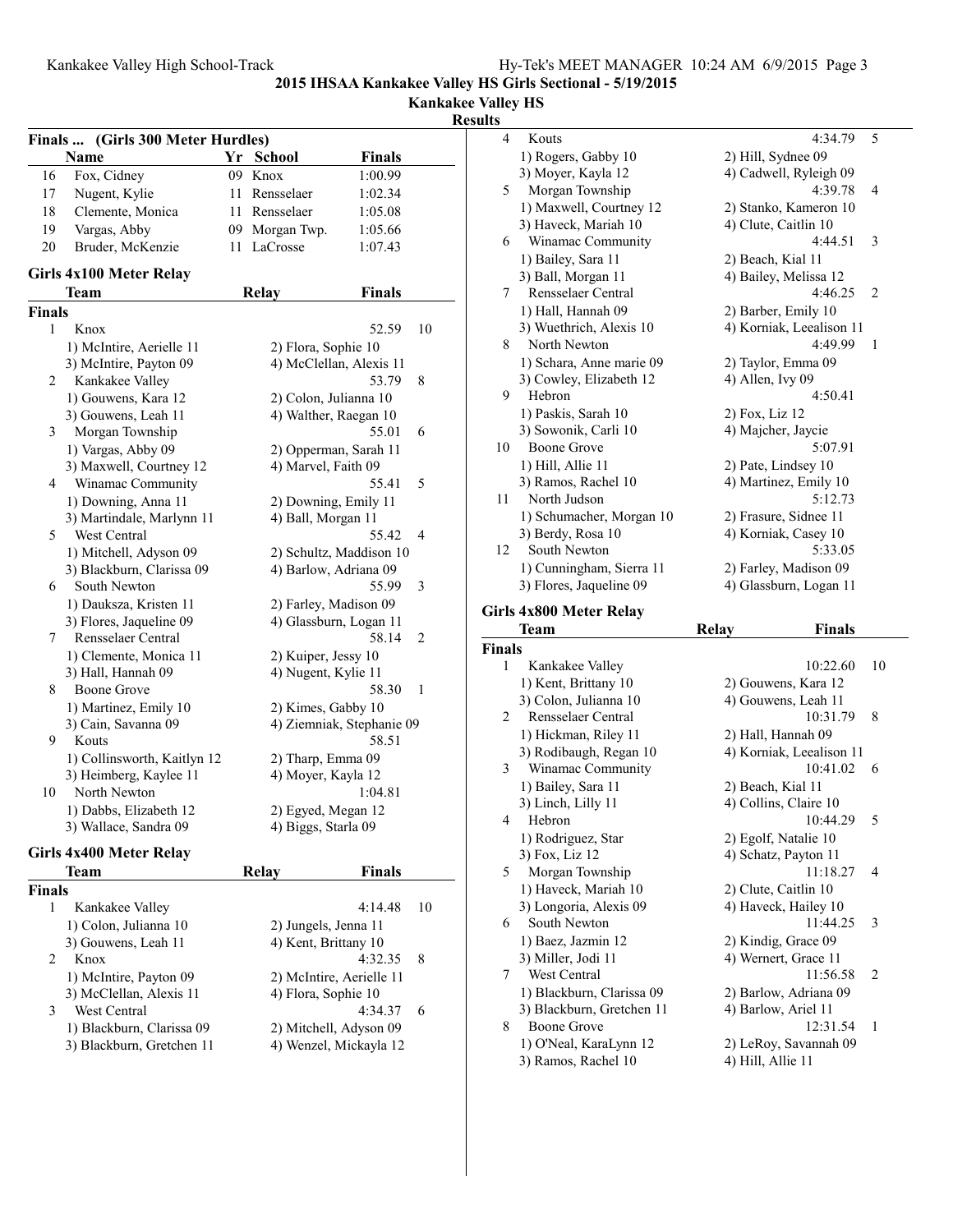#### **Kankakee Valley HS**

# **Result**

| <b>Girls High Jump</b> |                                   |          |                              |                       |                |  |  |
|------------------------|-----------------------------------|----------|------------------------------|-----------------------|----------------|--|--|
|                        | Name                              |          | Yr School                    | <b>Finals</b>         |                |  |  |
| <b>Finals</b>          |                                   |          |                              |                       |                |  |  |
| 1                      | Ziemniak, Stephanie               | 09       | Boone Grove                  | J5-00.00              | 10             |  |  |
| 2                      | Krzyzanowski, Amanda              | 10       | North Judson                 | J5-00.00              | 8              |  |  |
| 3                      | Hill, Sydnee                      |          | 09 Kouts                     | J4-10.00              | 6              |  |  |
| $\overline{4}$         | Marvel, Faith                     |          | 09 Morgan Twp.               | J4-10.00              | 5              |  |  |
| 5                      | Musall, Jenna                     |          | 12 Kankakee Valley J4-10.00  |                       | $\overline{4}$ |  |  |
| 6                      | Cain, Savanna                     |          | 09 Boone Grove               | J4-10.00              | 3              |  |  |
| 7                      | Georgiefski-Rios, Sonja           |          | 09 Morgan Twp.               | J4-08.00              | $\overline{c}$ |  |  |
| 8                      | Linch, Lilly                      |          | 11 Winamac                   | J4-08.00              | 0.5            |  |  |
| 8                      | Pumnea, Brooke                    |          | 09 Kankakee Valley J4-08.00  |                       | 0.5            |  |  |
| 12                     | Armold, Allison                   |          | 09 Rensselaer                | J4-08.00              |                |  |  |
| 12                     | Glassburn, Logan                  | 11       | South Newton                 | J4-08.00              |                |  |  |
| 12                     | Barlow, Adriana                   |          | 09 West Central              | J4-08.00              |                |  |  |
| 13                     | Schara, Anne marie                |          | 09 North Newton              | 4-06.00               |                |  |  |
| 13                     |                                   |          | 10 West Central              | 4-06.00               |                |  |  |
| ---                    | Culp, Katie                       | 11       | Kouts                        | NΗ                    |                |  |  |
|                        | Heimberg, Kaylee                  |          | Winamac                      |                       |                |  |  |
| ---                    | Fox, Haley                        | 09       |                              | NΗ                    |                |  |  |
|                        | <b>Girls Pole Vault</b>           |          |                              |                       |                |  |  |
|                        | Name                              | Yr       | <b>School</b>                | <b>Finals</b>         |                |  |  |
| <b>Finals</b>          |                                   |          |                              |                       |                |  |  |
| 1                      | Sowonik, Carli                    | 10       | Hebron                       | 9-00.00               | 10             |  |  |
| 2                      | Edelman, Valerie                  |          | 12 Rensselaer                | J9-00.00              | 8              |  |  |
| 3                      | Tharp, Emma                       |          | 09 Kouts                     | 8-06.00               | 6              |  |  |
| 4                      | Gouwens, Erin                     |          | 11 Kankakee Valley           | 7-06.00               | 5              |  |  |
| 5                      | Tucker, McKayla                   |          | 10 Boone Grove               | J7-06.00              | 4              |  |  |
| 6                      | Klemp, Abby                       |          | 10 Kankakee Valley           | 7-00.00               | 3              |  |  |
| 7                      | Goetz, Alison                     |          | 12 Morgan Twp.               | 6-06.00               | $\overline{c}$ |  |  |
| 8                      | Frasure, Sidnee                   | 11       | North Judson                 | J6-06.00              | 0.5            |  |  |
| 8                      | Downing, Anna                     |          | 11 Winamac                   | J6-06.00              | 0.5            |  |  |
| 10                     | Johns, Jocelyn                    |          | 11 Rensselaer                | J6-06.00              |                |  |  |
| 10                     | Fox, Cidney                       |          | 09 Knox                      | J6-06.00              |                |  |  |
|                        | Hickman, Carissa                  |          | 09 Winamac                   | NΗ                    |                |  |  |
| ---                    | Fornelli, Irelynd                 | 10       | Knox                         | NΗ                    |                |  |  |
|                        | <b>Girls Long Jump</b>            |          |                              |                       |                |  |  |
|                        | Name                              | Yr       | <b>School</b>                | <b>Prelims</b>        |                |  |  |
|                        | <b>Preliminaries</b>              |          |                              |                       |                |  |  |
| 1                      | Jungels, Jenna                    | 11       | Kankakee Valley 18-11.00q    |                       |                |  |  |
| 2                      | McIntire, Aerielle                | 11       | Knox                         | $16-02.00q$           |                |  |  |
| 3                      | Montemayer, Brittany              | 12       | South Newton                 | $15-05.25q$           |                |  |  |
| 4                      | Krzyzanowski, Amanda              | 10       | North Judson                 | $15-03.50q$           |                |  |  |
| 5                      | Stanko, Kameron                   | 10       | Morgan Twp.                  | $15-01.75q$           |                |  |  |
| 6                      | Beach, Kial                       | 11       | Winamac                      | $14 - 11.50q$         |                |  |  |
| 7                      | Nugent, Kylie                     | 11       | Rensselaer                   | 14-08.50q             |                |  |  |
| 8                      | McIntire, Payton                  | 09       | Knox                         | $14-08.25q$           |                |  |  |
| 9                      | Pate, Lindsey                     | 10       | Boone Grove                  | 14-08.00q             |                |  |  |
| 10                     | Schultz, Maddison                 | 10       | West Central                 | J14-08.00q            |                |  |  |
|                        | Bailey, Melissa                   | 12       | Winamac                      | 14-06.25              |                |  |  |
| 11                     |                                   |          |                              |                       |                |  |  |
| 12                     | Nannenga, Nicole<br>Barlow, Ariel | 09       | Kankakee Valley 14-02.00     |                       |                |  |  |
| 13<br>14               | Cowley, Elizabeth                 | 11<br>12 | West Central<br>North Newton | 13-10.00<br>J13-10.00 |                |  |  |
| 15                     | Kuiper, Jessy                     | 10       | Rensselaer                   | 13-07.75              |                |  |  |
|                        |                                   |          |                              |                       |                |  |  |

| ults           |                        |      |                              |                |                |
|----------------|------------------------|------|------------------------------|----------------|----------------|
| 16             | Fritch, Tatum          | 11   | LaCrosse                     | 13-03.25       |                |
| 17             | O'Connor, Erin         |      | 09 LaCrosse                  | J13-03.25      |                |
| 18             | Kimes, Gabby           |      | 10 Boone Grove               | 12-07.00       |                |
| 19             | Biggs, Starla          |      | 09 North Newton              | 12-06.00       |                |
| 20             | Johansen, Abby         |      | 09 Morgan Twp.               | 12-05.50       |                |
| 21             | Berdy, Rosa            |      | 10 North Judson              | 12-05.00       |                |
| 22             | Paskis, Sarah          |      | 10 Hebron                    | 11-02.25       |                |
|                | <b>Girls Long Jump</b> |      |                              |                |                |
|                | Name                   | Yr   | <b>School</b>                | <b>Finals</b>  |                |
| <b>Finals</b>  |                        |      |                              |                |                |
| 1              | Jungels, Jenna         | 11   | Kankakee Valley 18-11.00     |                | 10             |
| $\overline{c}$ | McIntire, Aerielle     | 11 - | Knox                         | 16-01.50       | 8              |
| 3              | Krzyzanowski, Amanda   |      | 10 North Judson              | 15-10.25       | 6              |
| 4              | Pate, Lindsey          |      | 10 Boone Grove               | 15-10.00       | 5              |
| 5              | Montemayer, Brittany   | 12   | South Newton                 | 15-05.25       | 4              |
| 6              | Stanko, Kameron        | 10   | Morgan Twp.                  | 15-01.75       | 3              |
| 7              | Schultz, Maddison      |      | 10 West Central              | 15-01.25       | $\overline{c}$ |
| 8              | McIntire, Payton       |      | 09 Knox                      | 15-01.00       | 1              |
| 9              | Beach, Kial            | 11   | Winamac                      | 14-11.50       |                |
| 10             | Nugent, Kylie          | 11   | Rensselaer                   | 14-08.50       |                |
|                |                        |      |                              |                |                |
|                | <b>Girls Shot Put</b>  |      |                              |                |                |
|                | Name                   | Yr   | <b>School</b>                | <b>Prelims</b> |                |
|                | <b>Preliminaries</b>   |      |                              |                |                |
| 1              | Dvorscak, Caitlin      |      | 12 North Judson              | 38-06.00q      |                |
| $\overline{c}$ | Eger, Alyssa           | 11 - | Kankakee Valley 34-01.00q    |                |                |
| 3              | Steffan, Kelly         |      | 12 Hebron                    | $31 - 11.50q$  |                |
| 4              | Madsen, Brianna        |      | 10 North Judson              | $31 - 07.00q$  |                |
| 5              | Fase, Emma             |      | 10 Kankakee Valley 31-01.00q |                |                |
| 6              | Levy, Rachel           |      | 12 North Newton              | $30 - 05.00q$  |                |
| 7              | Maxwell, Courtney      |      | 12 Morgan Twp.               | $30-03.00q$    |                |
| 8              | Bennington, Arielle    |      | 12 Boone Grove               | 28-07.25q      |                |
| 9              | Dauksza, Kristen       | 11   | South Newton                 | 27-01.50q      |                |
| 10             | Stoner, Rachel         | 11   | Morgan Twp.                  | 26-11.50       |                |
| 11             | Davis, Raychel         | 11   | Winamac                      | 26-03.50       |                |
| 12             | Conley, Tara           |      | 10 Knox                      | 26-01.50       |                |
| 13             | Duranleau, Laney       |      | 09 North Newton              | 26-01.00       |                |
| 14             | Brownfield, Erika      |      | 09 Rensselaer                | 25-03.50       |                |
| 15             | Kem, Kathrine          | 10   | Rensselaer                   | 25-02.00       |                |
| 16             | Tratar, Tiffany        | 11   | Kouts                        | 24-06.00       |                |
| 16             | Bushman, Alyssa        | 12   | West Central                 | 24-06.00       |                |
| 18             | Williams, Macy         | 09   | Covenant                     | 24-05.50       |                |
| 19             | Crider, Josie          |      | Kouts                        | 23-00.00       |                |
| 20             | Bottom, Michaelene     |      | 10 LaCrosse                  | 22-11.50       |                |
| 21             | Leman, Salena          | 11   | West Central                 | 22-08.75       |                |
| 22             | Starkey, Emmi          |      | 10 Covenant                  | 22-01.00       |                |
| 23             | Baumgardner, Keelin    |      | 12 Winamac                   | 21-10.50       |                |
| 24             | Donovan, Heaven        | 11   | Hebron                       | 21-10.25       |                |
| 25             | Comeno, Dawn           | 11   | Knox                         | 20-10.50       |                |
| 26             | Horsley, Emily         | 09   | LaCrosse                     | 20-05.50       |                |
| 27             | Young, Samantha        | 09   | Oregon-Davis                 | 20-03.00       |                |
|                |                        |      |                              |                |                |